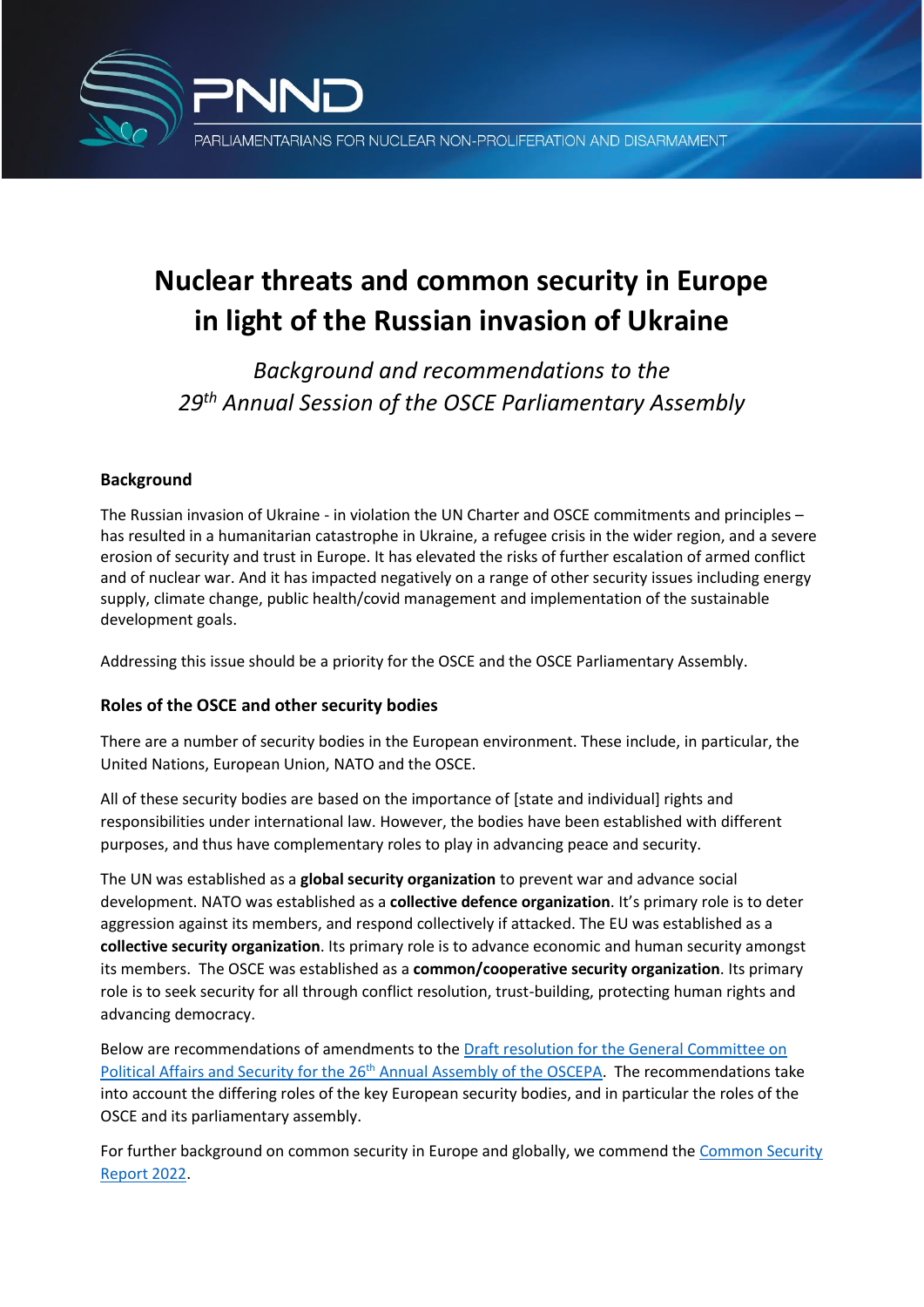## **Recommended amendments to the Draft resolution for the General Committee on Political Affairs and Security**

1. **Emphasise the key roles of the OSCE***:* 

#### **Amendment***:*

*Change the order of the paragraphs so that para 18 becomes para 1, para 17 becomes para 2, para 16 becomes para 3 and para 15 becomes para 4.*

**Explanation**:

It is important to restate these core principles of the OSCE up front for two reasons. Firstly, it will ensure that subsequent paragraphs criticizing one or more OSCE member states are correctly perceived as implementation of the OSCE principles and not as bias against those countries. Secondly, it is important to ensure that the important roles of the OSCE (and the Parliamentary Assembly) to facilitate dialogue, diplomacy and conflict resolution in the Russia/Ukraine conflict are supported, along with the other roles of the OSCE (and Parliamentary Assembly) to condemn violations of the OSCE principles and international law.

### 2. **Strengthen the legal measures regarding the Ukraine conflict**

#### **Amendment:**

Change para 21 to add, after 'Human Rights Council': *"the International Court of Justice in its case regarding the allegations of genocide in Ukraine, and…"*

#### **Explanation.**

Russia argued its invasion of Ukraine was necessary to address genocide being undertaken by Ukraine in the Donbas region. The case in the International Court of Justice, lodged by Ukraine under the Genocide Convention, is the appropriate legal approach to take with regard to allegations of violations of the convention, and the responsibilities arising from any such violations.

#### 3. **Support nuclear risk reduction**

#### **Amendment:**

Add after current para 1**:** "*Extremely concerned at the risk of nuclear war arising from the nuclear arms race and the operational readiness to use nuclear weapons, which have increased significantly by the Russian invasion of Ukraine and pronouncements from Russian leadership threatening to use nuclear weapons if other countries intervene against the invasion."*

#### **Amendment:**

Add after current para 19: "*Re-affirms the Reagan-Gorbachev dictum that a nuclear war cannot be won and must never be fought, and urges all nuclear armed and allied states to implement this through no-first-use declarations and agreements, and by further reducing the role of nuclear weapons in security doctrines."*

#### **Explanation**

The five nuclear weapon states parties to the NPT (China, France, Russia, the UK and the USA) agreed in a joint statement in January this year that 'a nuclear war cannot be won and must never be fought.' The Russian invasion of Ukraine has been a step back from this agreement, and has elevated the threat of nuclear war. However, the fact that nuclear weapons have not